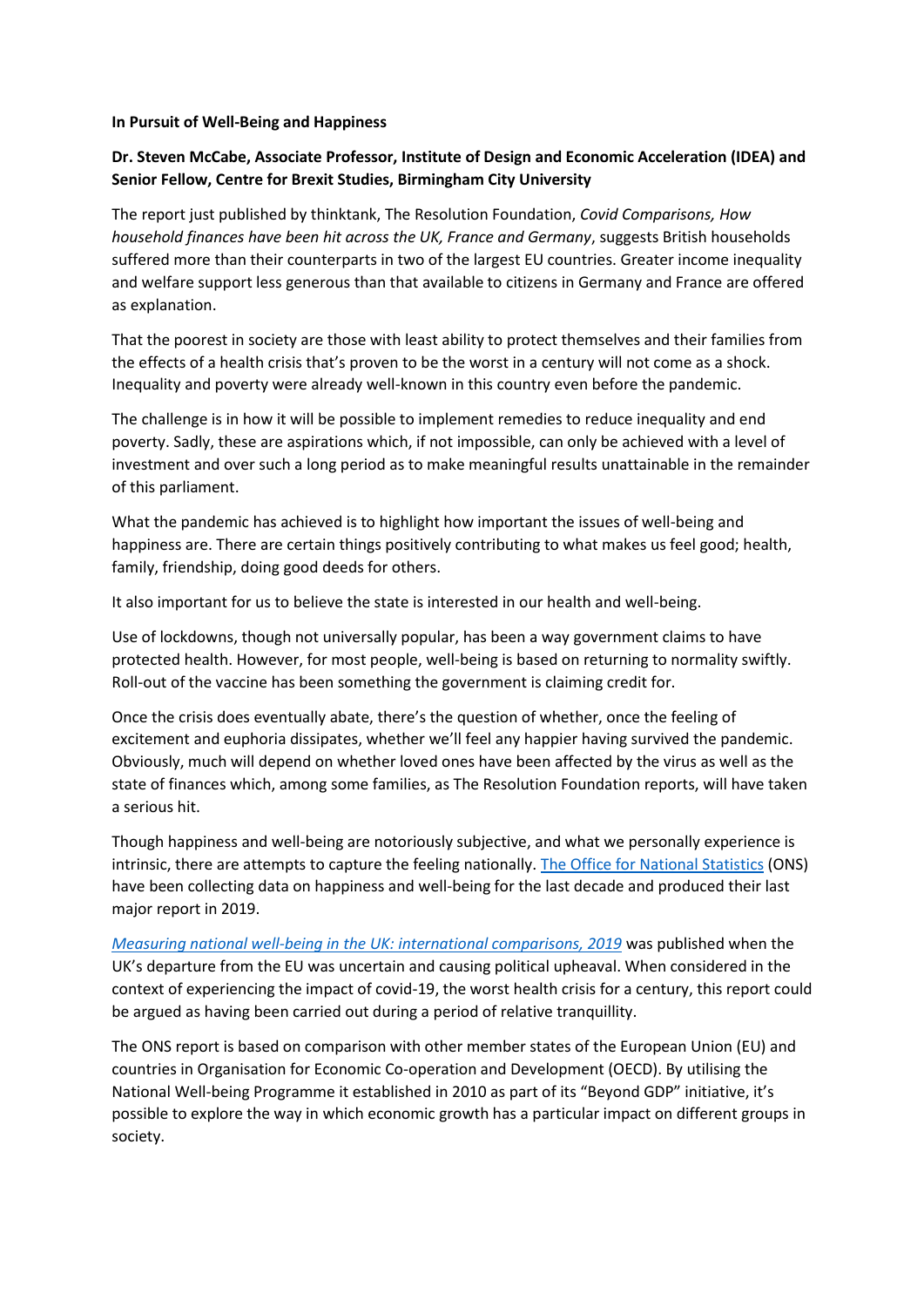Included in the contents of this report are key issues contributing to UK societal well-being and, logically, happiness. This includes what the authors, Chris Randall, Abbie Cochrane, Rhian Jones and Silvia Mancloss admit is the "subjective assessment" of personal well-being, how people feel about their own lives. As is explained, the measures of personal well-being "focus on overall satisfaction with life, the extent to which we feel the things we do are worthwhile and daily emotions such as happiness and anxiety."

There are some fascinating insights into how we were believed to have collectively felt two years ago. Obviously, this was prior to the impact of the worst health crisis to affect the world's population since 'Spanish Flu' a century ago which hit the UK hard in terms of health and economically.

*Measuring national well-being in the UK: international comparisons, 2019* indicated that data showed personal well-being levels had improved in the UK. It was believed to be significant that "mental well-being scores" for the UK had increased by 4.6% between 2011 and 2016 to stand at 63.2% which was not far of the EU-28 average of 64.0%. Also interesting is that data measuring the number of people who feel closer "to those in their neighbourhood" had increased between 2011 and 2016 by 3.6% to stand at 62.0% which was one per cent behind the EU-28 average which had decreased by 4% to 63%.

This survey included income and finances. That 14.1% of those included in the data set were "struggling to make ends meet in 2017", below the EU-28 average of 21.6% would hardly seem a revelation. However, that 20.0% of people expressed "satisfaction with their household financial situation", compared to an EU-28 average of only 12.0%, does appear surprising.

In 2019, according to the ONS report, what mattered most to UK citizens in 2018, when data was collected, were health and social security (33.0%) and housing (22.0%). In the EU-28 the two top issues were unemployment (25.0%) and health and social security (23.0%).

When the ONS report again, it will be intriguing to ascertain whether the pandemic has caused any shift in perceptions of UK citizens reported on in 2019. The pandemic has, as we've seen so starkly, illuminated deep-seated inequality and endemic poverty in the UK of the sort so regularly reported on many organisations. The continued existence of such issues will undermine potential improvement in collective well-being and happiness.

Nevertheless, there is always more that can be done by every government.

In it is most recent survey, *[The World Happiness Report](https://www.bbc.co.uk/news/world-europe-56457295.)*, a UN sponsored endeavour involving surveys of happiness in 149 countries, Finland, for the fourth year in a row, has been ranked as the happiest place in the world. The other nine countries after Finland were Denmark, Switzerland, Iceland, Netherlands, Norway, Sweden, Luxembourg, New Zealand and Austria. The UK, which was 13<sup>th</sup> last year, had fallen to 17<sup>th</sup>.

According to the authors of *The World Happiness Report*, Helliwell, Layard, Sachs, De Neve, Aknin, and Wang, "significantly higher frequency of negative emotions" reported by just over a third of countries was probably due to the pandemic. Finland, according to Helliwell et al, "ranked very high on the measures of mutual trust that have helped to protect lives and livelihoods during the pandemic". Indeed, they continue, an explanation may be that when there is a threat as pervasive and common as Covid-19, the importance of "a greater sense of solidarity and fellow-feeling" becomes crucial.

Well-being and happiness are accepted to be fundamental to the positive development of all societies. Unfortunately, as the history of humanity proves, ability to deal with crises is something